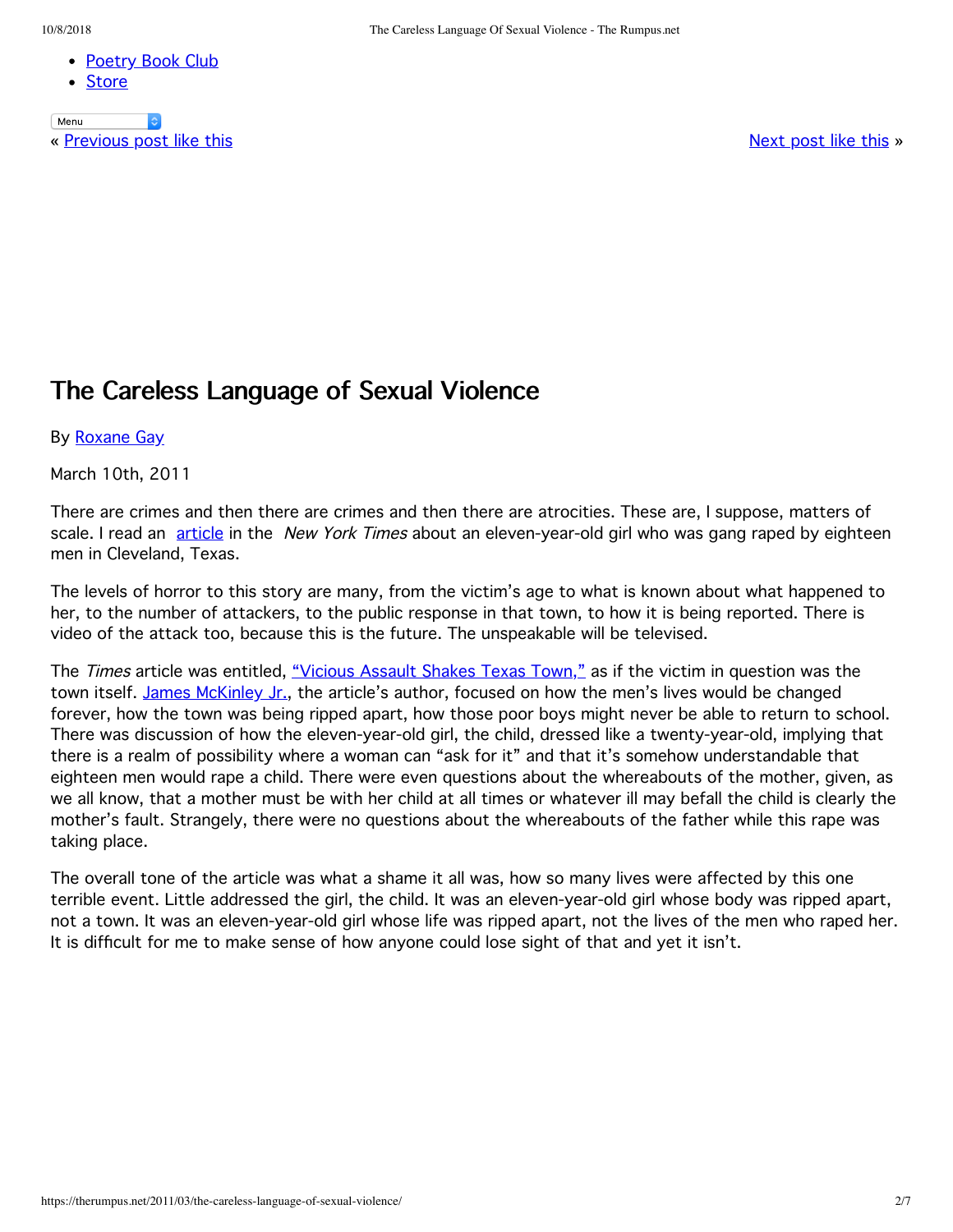We live in a culture that is very permissive where rape is concerned. While there are certainly many people who understand rape and the damage of rape, we also live in a time that necessitates the phrase "rape culture." This phrase denotes a culture where we are inundated, in different ways, by the idea that male aggression and violence toward women is acceptable and often inevitable. As Lynn Higgins and Brenda Silver ask in their book [Rape and Representation](http://amzn.to/2repZpU), "How is it that in spite (or perhaps because) of their erasure, rape and sexual violence have been so ingrained and so rationalized through their representations as to appear 'natural' and inevitable, to women as men?" It is such an important question, trying to understand how we have come to this. We have also, perhaps, become immune to the horror of rape because we see it so often and discuss it so often, many times without acknowledging or considering the gravity of rape and its effects. We jokingly say things like, "I just took a rape shower," or "My boss totally just raped me over my request for a raise." We have appropriated the language of rape for all manner of violations, great and small. It is not a stretch to imagine why James McKinley Jr. is more concerned about the eighteen men than one girl.

The casual way in which we deal with rape may begin and end with television and movies where we are inundated with images of sexual and domestic violence. Can you think of a dramatic television series that has not incorporated some kind of rape storyline? There was a time when these storylines had a certain educational element to them, ala A Very Special Episode. I remember, for example, the episode of Beverly Hills, 90210 where Kelly Taylor discussed being date raped at a slumber party, surrounded, tearfully, by her closest friends. For many young women that episode created a space where they could have a conversation about rape as something that did not only happen with strangers. Later in the series, when the show was on its last legs, Kelly would be raped again, this time by a stranger. We watched the familiar trajectory of violation, trauma, disillusion, and finally vindication, seemingly forgetting we had sort of seen this story before.

Every other movie aired on Lifetime or Lifetime Movie Network features some kind of violence against women. The violence is graphic and gratuitous while still being strangely antiseptic where more is implied about the actual act than shown. We consume these representations of violence and do so eagerly. There is a comfort, I suppose, to consuming violence contained in 90-minute segments and muted by commercials for household goods and communicated to us by former television stars with feathered bangs.

While once rape as entertainment fodder may have also included an element of the didactic, such is no longer the case. Rape, these days, is good for ratings. *Private Practice*, on ABC, recently aired a story arc where Charlotte King, the iron-willed, independent, and sexually adventurous doctor was brutally raped. This happened, of course, just as February sweeps were beginning. The depiction of the assault was as graphic as you might expect from prime time network television. For several episodes we saw the attack and its aftermath, how the once vibrant Charlotte became a shell of herself, how she became sexually frigid, how her body bore witness to the physical damage of rape. Another character on the show, Violet, bravely confessed she too had been raped. The show was widely applauded for its sensitive treatment of a difficult subject.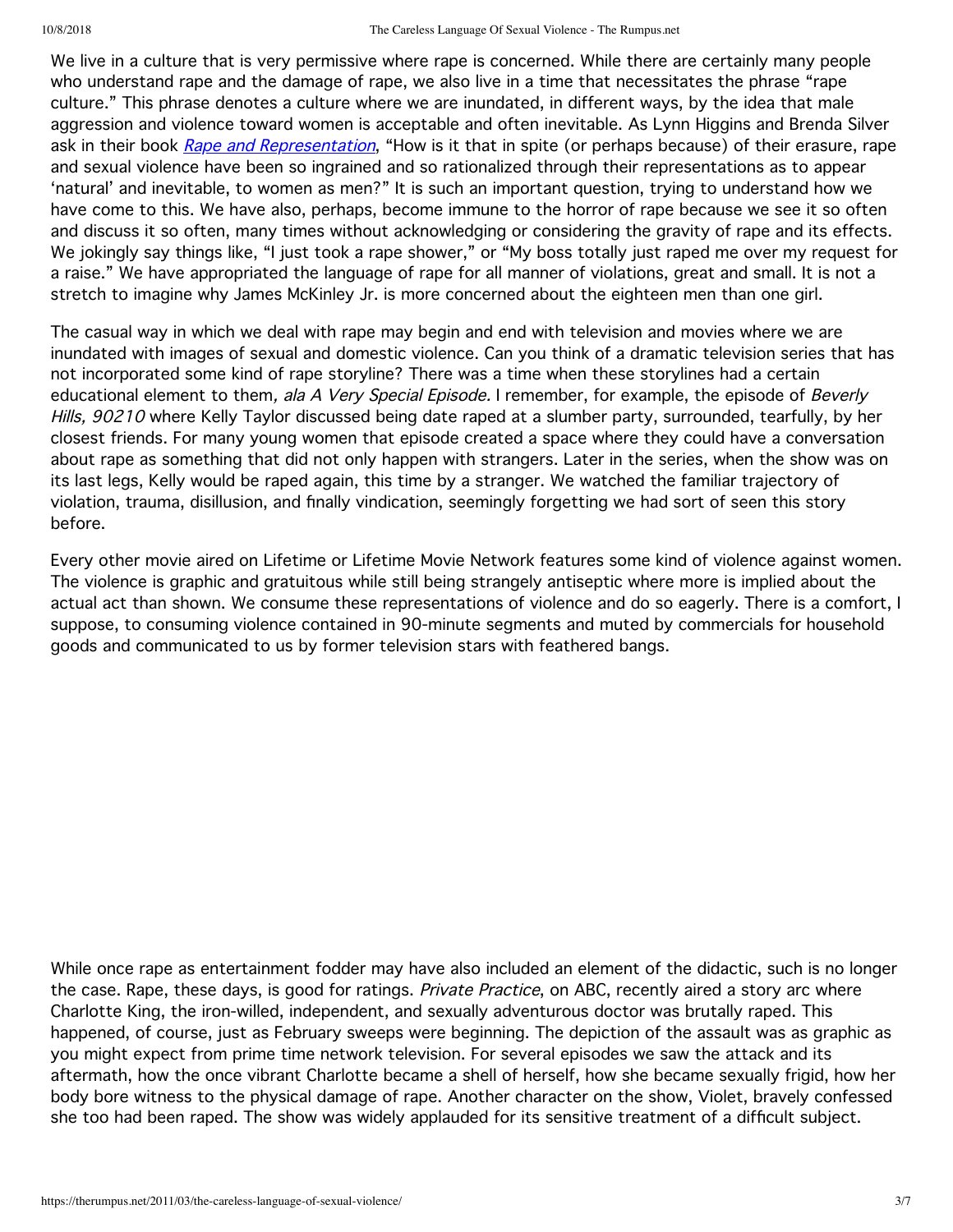The soap opera General Hospital is currently airing a rape storyline, and the height of that story arc occurred, yes, during sweeps. General Hospital, like most soap operas, incorporates a rape storyline every five years or so when they need an uptick in viewers. Before the current storyline, Emily Quartermaine was raped and before Emily, Elizabeth Webber was raped, and long before Elizabeth Webber, Laura, of Luke and Laura, was raped by Luke but that rape was okay because Laura ended up marrying Luke so her rape doesn't really count. Every woman, *General Hospital* wanted us to believe, loves her rapist. The current rape storyline has a twist. This time the victim is a man, Michael Corinthos Jr., son of Port Charles mob boss Sonny Corinthos, himself no stranger to violence against women. While it is commendable to see the show's producers trying to address the issue of male rape and prison rape, the subject matter is still handled carelessly, is still a source of titillation, and is still packaged neatly between commercials for cleaning products and baby diapers.

Of course, if we are going to talk about rape and how we are inundated by representations of rape and how, perhaps, we've become numb to rape, we have to discuss Law & Order: SVU, which deals, primarily, in all manner of sexual assault against women, children, and once in a great while, men. Each week the violation is more elaborate, more lurid, more unspeakable. When the show first aired, Rosie O'Donnell, I believe, objected quite vocally when one of the stars appeared on her show. O'Donnell said she didn't understand why such a show was needed. People dismissed her objections and the incident was quickly forgotten. The series is in its twelfth season and shows no signs of ending anytime soon. When O'Donnell objected to  $SVU$ s premise, when she dared to suggest that perhaps a show dealing so explicitly with sexual assault was unnecessary, was too much, people treated her like she was the crazy one, the prude censor. I watch SVU religiously, have actually seen every single episode. I am not sure what that says about me.

I am trying to connect my ideas here. Bear with me.

It is rather ironic that only a couple weeks ago, the Times ran an [editorial](http://www.nytimes.com/2011/02/26/opinion/26sat1.html?hp) about the War on Women. This topic is, obviously, one that matters to me. I recently wrote an [essay](http://htmlgiant.com/random/to-write-as-a-woman-is-political/) about how, as a writer who is also a woman, I increasingly feel that to write is a political act whether I intend it to be or not because we live in a culture where McKinley's article is permissible and publishable. I am troubled by how we have allowed intellectual distance between violence and the representation of violence. We talk about rape but we don't talk about rape, not carefully.

We live in a strange and terrible time for women. There are days, like today, where I think it has always been a strange and terrible time to be a woman. It is nothing less than horrifying to realize we live in a culture where the "paper of record" can write an article that comes off as sympathetic to eighteen rapists while encouraging victim blaming. Have we forgotten who an eleven-year-old is? An eleven-year-old is very, very young, and somehow, that amplifies the atrocity, at least for me. I also think, perhaps, people do not understand the trauma of gang rape. While there's no benefit to creating a hierarchy of rape where one kind of rape is worse than another because rape is, at the end of day, rape, there is something particularly insidious about gang rape, about the idea that a pack of men feed on each other's frenzy and both individually and collectively believe it is their right to violate a woman's body in such an unspeakable manner.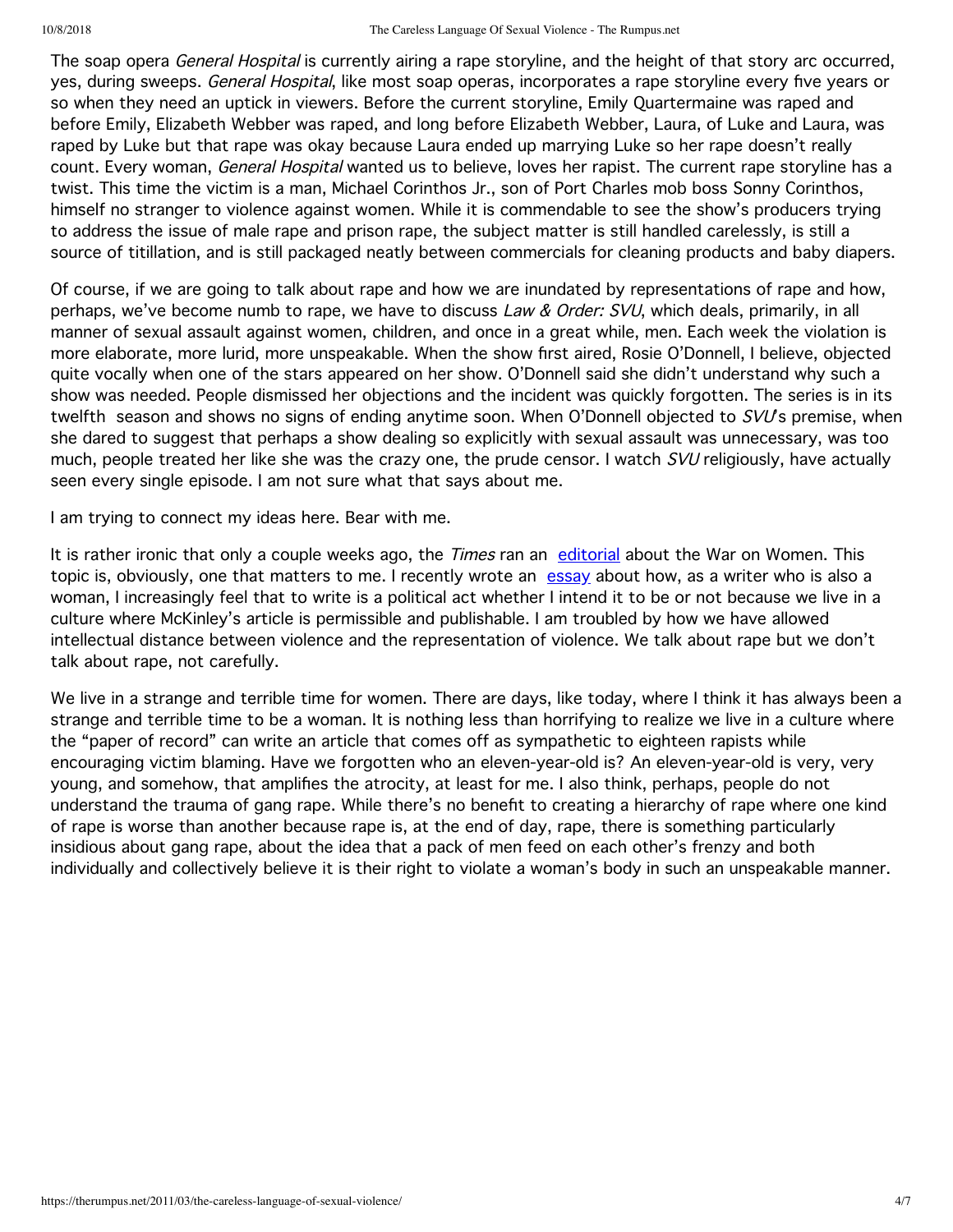Gang rape is a difficult experience to survive physically and emotionally. There is the exposure to unwanted pregnancy and sexually transmitted diseases, vaginal and anal tearing, fistula and vaginal scar tissue. The reproductive system is often irreparably damaged. Victims of gang rape, in particular, have a higher chance of miscarrying a pregnancy. Psychologically, there are any number of effects including PTSD, anxiety, fear, coping with the social stigma, and coping with shame, and on and on. The actual rape ends but the aftermath can be very far reaching and even more devastating than the rape itself. We rarely discuss these things, though. Instead, we are careless. We allow ourselves that rape can be washed away as neatly as it is on TV and in the movies where the trajectory of victimhood is neatly defined.

I cannot speak universally but given what I know about gang rape, the experience is wholly consuming and a never-ending nightmare. There is little point in pretending otherwise. Perhaps McKinley Jr. is, like so many people today, anesthetized or somehow willfully distanced from such brutal realities. Perhaps it is that despite this inundation of rape imagery, where we are immersed in a rape culture, that not enough victims of gang rape speak out about the toll the experience exacts. Perhaps the right stories are not being told or we're not writing enough about the topic of rape. Perhaps we are writing too many stories about rape. It is hard to know how such things come to pass.

I am approaching this topic somewhat selfishly. I write about sexual violence a great deal in my fiction. The why of this writerly obsession doesn't matter but I often wonder why I come back to the same stories over and over. Perhaps it is simply that writing is cheaper than therapy or drugs. When I read articles such as McKinley's, I start to wonder about my responsibility as a writer. I'm finishing my novel right now. It's the story of a brutal kidnapping in Haiti and part of the story involves gang rape. Having to write that kind of story requires going to a dark place. At times, I have made myself nauseous with what I'm writing and what I am capable of writing and imagining, my ability to go there.

As I write any of these stories, I wonder if I am being gratuitous. I want to *get it right*. How do you get this sort of thing right? How do you write violence authentically without making it exploitative? There are times when I worry I am contributing to the kind of cultural numbness that would allow an article like the one in the Times to be written and published, that allows rape to be such rich fodder for popular culture and entertainment. We cannot separate violence in fiction from violence in the world no matter how hard we try. As Laura Tanner notes in her book *Intimate Violence*, "the act of reading a representation of violence is defined by the reader's suspension between the semiotic and the real, between a representation and the material dynamics of violence which it evokes, reflects, or transforms." She also goes on to say that, "The distance and detachment of a reader who must leave his or her body behind in order to enter imaginatively into the scene of violence make it possible for representations of violence to obscure the material dynamics of bodily violation, erasing not only the victim's body but his or her pain." The way we currently represent rape, in books, in newspapers, on television, on the silver screen, often allows us to ignore the material realities of rape, the impact of rape, the meaning of rape.

While I have these concerns, I also feel committed to telling the truth, to saying these violences happen even if bearing such witness contributes to a spectacle of sexual violence. When we're talking about race or religion or politics, it is often said we need to speak carefully. These are difficult topics where we need to be vigilant not only in what we say but how we express ourselves. That same care, I would suggest, has to be extended to how we write about violence, and sexual violence in particular.

In the Times article, the phrase "sexual assault" is used, as is the phrase "the girl had been forced to have sex with several men." The word "rape" is only used twice and not really in connection with the victim. That is not the careful use of language. Language, in this instance, and far more often than makes sense, is used to buffer our sensibilities from the brutality of rape, from the extraordinary nature of such a crime. Feminist scholars have long called for a rereading of rape. Higgins and Silver note that "the act of rereading rape involves more than listening to silences; it requires restoring rape to the literal, to the body: restoring, that is, the violence—the physical, sexual violation." I would suggest we need to find new ways, whether in fiction or creative nonfiction or journalism, for not only rereading rape but rewriting rape as well, ways of rewriting that restore the actual violence to these crimes and that make it impossible for men to be excused for committing